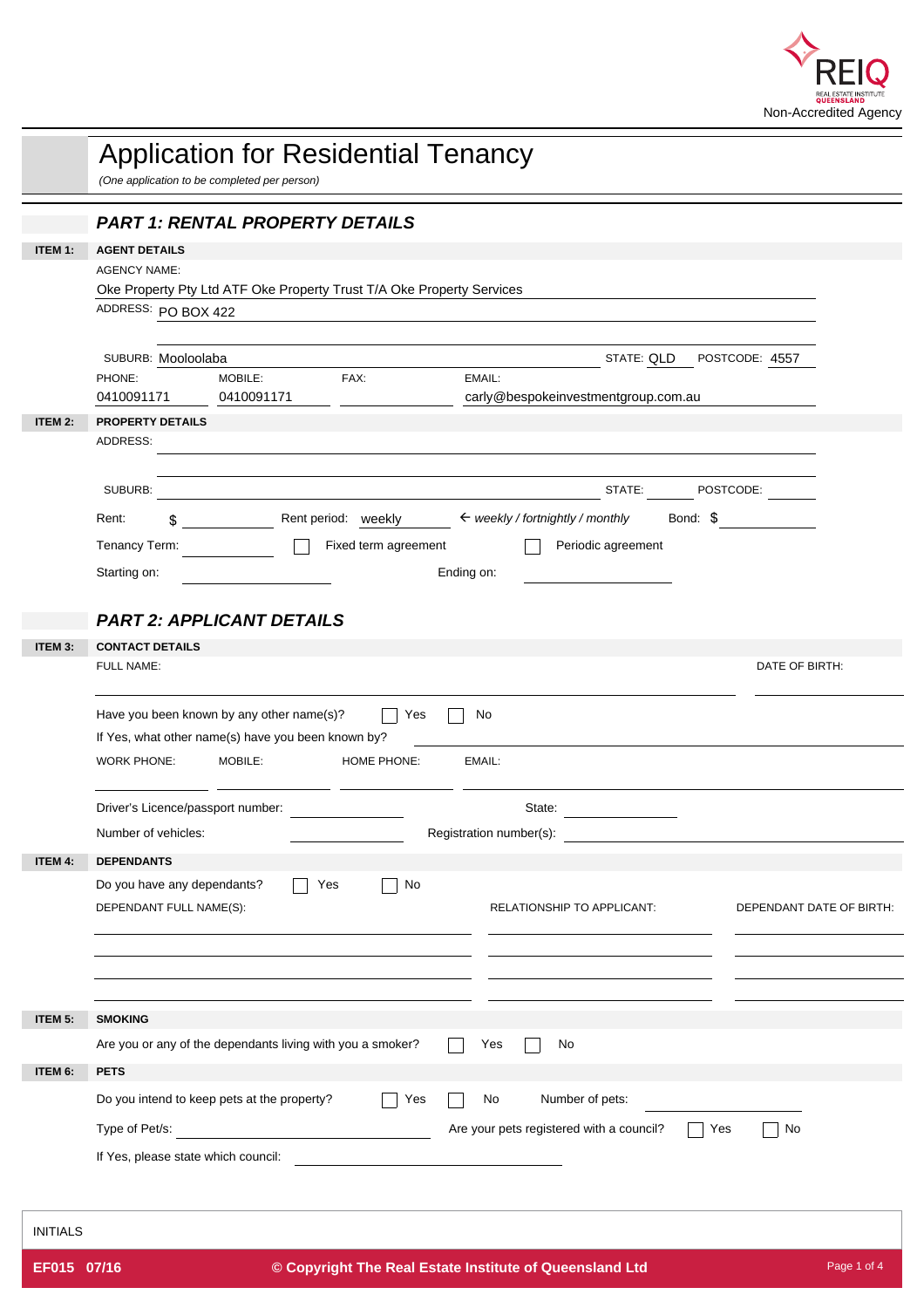## **ITEM 7: APPLICANTS ADDRESS HISTORY**

|                 | <b>CURRENT RESIDENTIAL ADDRESS:</b>                                                                                                                                                                                                        |                                                                           |           |
|-----------------|--------------------------------------------------------------------------------------------------------------------------------------------------------------------------------------------------------------------------------------------|---------------------------------------------------------------------------|-----------|
|                 |                                                                                                                                                                                                                                            |                                                                           |           |
|                 | SUBURB:<br>PERIOD OF OCCUPANCY:                                                                                                                                                                                                            | STATE:<br>TYPE OF OCCUPANCY:                                              | POSTCODE: |
|                 |                                                                                                                                                                                                                                            | Other: $\rightarrow$<br>Rent<br>Owner                                     |           |
|                 | CURRENT AGENT/LESSOR (If renting):                                                                                                                                                                                                         |                                                                           |           |
|                 | <b>AGENT/LESSOR PHONE:</b>                                                                                                                                                                                                                 | FAX:<br>EMAIL:                                                            |           |
|                 |                                                                                                                                                                                                                                            |                                                                           |           |
|                 | <b>CURRENT RENT</b><br>\$<br>Rent period:                                                                                                                                                                                                  | <b>REASON FOR LEAVING:</b><br>$\leftarrow$ weekly / fortnightly / monthly |           |
|                 | PREVIOUS RESIDENTIAL ADDRESS:                                                                                                                                                                                                              |                                                                           |           |
|                 |                                                                                                                                                                                                                                            |                                                                           |           |
|                 | SUBURB:                                                                                                                                                                                                                                    | STATE:                                                                    | POSTCODE: |
|                 | PERIOD OF OCCUPANCY:                                                                                                                                                                                                                       | TYPE OF OCCUPANCY:<br>Other: $\rightarrow$<br>Rent<br>Owner               |           |
|                 | PREVIOUS AGENT/LESSOR:                                                                                                                                                                                                                     |                                                                           |           |
|                 |                                                                                                                                                                                                                                            |                                                                           |           |
|                 | <b>AGENT/LESSOR PHONE:</b>                                                                                                                                                                                                                 | FAX:<br>EMAIL:                                                            |           |
|                 | PREVIOUS RENT:                                                                                                                                                                                                                             | <b>REASON FOR LEAVING:</b>                                                |           |
|                 | Rent period:<br>\$                                                                                                                                                                                                                         | $\leftarrow$ weekly / fortnightly / monthly                               |           |
| ITEM 8:         | <b>EMPLOYMENT DETAILS</b>                                                                                                                                                                                                                  |                                                                           |           |
|                 | Are you employed?<br>Yes                                                                                                                                                                                                                   | No (if no, please provide details of previous employer, if any)           |           |
|                 | Full time<br>Employment status:                                                                                                                                                                                                            | Part time<br>Contract<br>Self employed<br>Casual                          |           |
|                 | <b>OCCUPATION:</b>                                                                                                                                                                                                                         | NET INCOME (per week)                                                     |           |
|                 | DATE COMMENCED EMPLOYMENT (approx.)                                                                                                                                                                                                        | \$<br>DATE TERMINATED EMPLOYMENT (if any):                                |           |
|                 |                                                                                                                                                                                                                                            |                                                                           |           |
|                 | <b>EMPLOYER/BUSINESS NAME:</b>                                                                                                                                                                                                             |                                                                           |           |
|                 |                                                                                                                                                                                                                                            |                                                                           |           |
|                 | ADDRESS:                                                                                                                                                                                                                                   |                                                                           |           |
|                 | SUBURB:                                                                                                                                                                                                                                    | STATE:<br>POSTCODE:                                                       |           |
|                 | PHONE:                                                                                                                                                                                                                                     | FAX:<br>EMAIL:                                                            |           |
|                 |                                                                                                                                                                                                                                            |                                                                           |           |
|                 | IF SELF EMPLOYED, ACCOUNTANT'S NAME:                                                                                                                                                                                                       |                                                                           | PHONE:    |
|                 |                                                                                                                                                                                                                                            |                                                                           |           |
| ITEM 9:         | <b>CENTRELINK PAYMENTS</b>                                                                                                                                                                                                                 |                                                                           |           |
|                 | Are you receiving any regular Centrelink payments?                                                                                                                                                                                         | Yes<br>No                                                                 |           |
|                 | DESCRIPTION OF PAYMENT(S):                                                                                                                                                                                                                 |                                                                           |           |
|                 | TOTAL INCOME (PER WEEK):                                                                                                                                                                                                                   | DATE PAYMENTS COMMENCED:                                                  |           |
|                 | \$<br><u>and the state of the state of the state of the state of the state of the state of the state of the state of the state of the state of the state of the state of the state of the state of the state of the state of the state</u> |                                                                           |           |
| <b>ITEM 10:</b> | <b>STUDENT DETAILS</b>                                                                                                                                                                                                                     |                                                                           |           |
|                 | Are you studying full time?                                                                                                                                                                                                                | Yes<br>No                                                                 |           |
|                 | NAME OF EDUCATION INSTITUTION YOU ARE CURRENTLY ATTENDING:                                                                                                                                                                                 | STUDENT IDENTIFICATION NUMBER:                                            |           |
|                 |                                                                                                                                                                                                                                            |                                                                           |           |
|                 | Are you an overseas student?                                                                                                                                                                                                               | If yes, Visa expiry date:<br>No<br>Yes                                    |           |
|                 |                                                                                                                                                                                                                                            |                                                                           |           |

INITIALS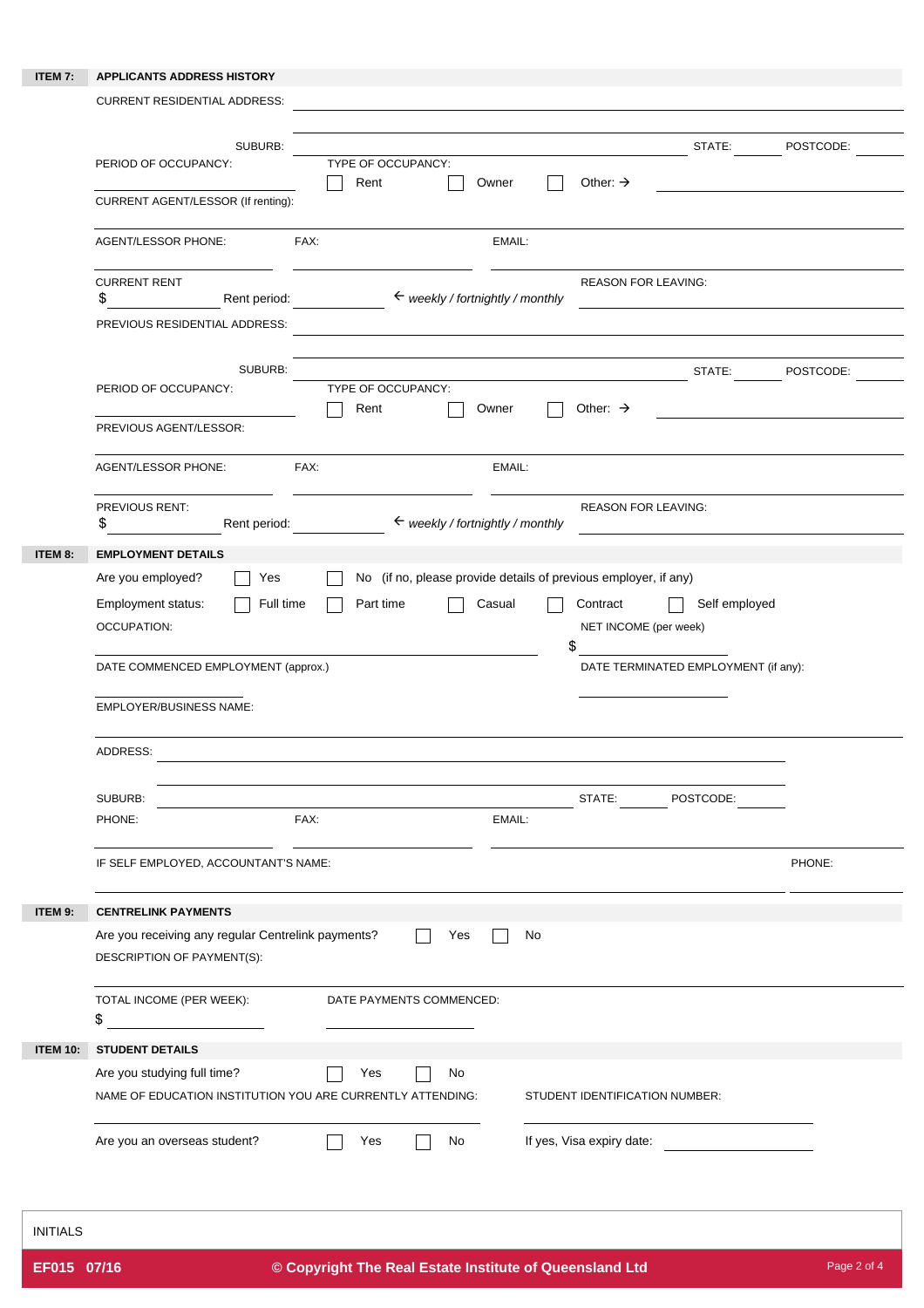| <b>ITEM 11:</b> | PERSONAL REFERENCES                                                                                                                                               |                                                                        |  |                                                                          |                      |  |
|-----------------|-------------------------------------------------------------------------------------------------------------------------------------------------------------------|------------------------------------------------------------------------|--|--------------------------------------------------------------------------|----------------------|--|
|                 | Please do not list relatives, another applicant or partners and provide business hours contact numbers.<br><b>REFEREE 1:</b>                                      |                                                                        |  |                                                                          | <b>RELATIONSHIP:</b> |  |
|                 | ADDRESS:                                                                                                                                                          |                                                                        |  |                                                                          |                      |  |
|                 | SUBURB:                                                                                                                                                           | <b>STATE:</b> POSTCODE:                                                |  |                                                                          | PHONE/MOBILE:        |  |
|                 | REFEREE 2:                                                                                                                                                        |                                                                        |  |                                                                          | <b>RELATIONSHIP:</b> |  |
|                 | ADDRESS:                                                                                                                                                          | PHONE/MOBILE:                                                          |  |                                                                          |                      |  |
|                 | SUBURB:                                                                                                                                                           |                                                                        |  |                                                                          |                      |  |
| <b>ITEM 12:</b> | PERSONAL REPRESENTATIVE                                                                                                                                           |                                                                        |  |                                                                          |                      |  |
|                 | i.e. preferred person(s) to be contacted in the event of an emergency.<br><b>REPRESENTATIVE 1:</b>                                                                |                                                                        |  |                                                                          | <b>RELATIONSHIP:</b> |  |
|                 | ADDRESS:                                                                                                                                                          |                                                                        |  |                                                                          |                      |  |
|                 | SUBURB:                                                                                                                                                           | <b>Example 2018</b> STATE: POSTCODE:                                   |  |                                                                          | PHONE/MOBILE:        |  |
|                 | <b>REPRESENTATIVE 2:</b>                                                                                                                                          |                                                                        |  |                                                                          | RELATIONSHIP:        |  |
|                 | ADDRESS:                                                                                                                                                          |                                                                        |  |                                                                          | PHONE/MOBILE:        |  |
|                 | SUBURB:                                                                                                                                                           | STATE: POSTCODE:                                                       |  |                                                                          |                      |  |
|                 | <b>PART 3: SUPPORTING DOCUMENTS</b>                                                                                                                               |                                                                        |  |                                                                          |                      |  |
| <b>ITEM 13:</b> | <b>IDENTIFICATION</b><br>You are required to meet a 100 point identification criterion upon submission of your application.                                       |                                                                        |  |                                                                          |                      |  |
|                 | The Agent/Lessor may photocopy any item and retain as part of your application.<br>Please tick the identifying documents you have provided with your application. |                                                                        |  |                                                                          |                      |  |
|                 | IMPORTANT: At least one form of Photo Identification MUST be provided.                                                                                            |                                                                        |  |                                                                          |                      |  |
|                 | 70 Points<br>Passport                                                                                                                                             | Full birth certificate                                                 |  | Citizenship certificate                                                  |                      |  |
|                 | <b>40 Points</b>                                                                                                                                                  |                                                                        |  |                                                                          |                      |  |
|                 | Australian Driver's Licence<br>Centrelink card                                                                                                                    | Student Photo ID<br>Proof of age card                                  |  | Department of Veterans Affairs card<br>State/Federal Government Photo ID |                      |  |
|                 | 25 Points                                                                                                                                                         |                                                                        |  |                                                                          |                      |  |
|                 | Medicare card                                                                                                                                                     | Council rates notice                                                   |  | Motor vehicle registration                                               |                      |  |
|                 | Telephone bill                                                                                                                                                    | Electricity bill                                                       |  | Gas bill                                                                 |                      |  |
|                 | Tenancy History Ledger                                                                                                                                            | <b>Bank statement</b>                                                  |  | Credit card statement                                                    |                      |  |
|                 | Last FOUR rent receipts                                                                                                                                           | Rent bond receipt                                                      |  | Previous tenancy agreement                                               |                      |  |
| <b>ITEM 14:</b> | PROOF OF INCOME                                                                                                                                                   |                                                                        |  |                                                                          |                      |  |
|                 | You are also required to supply the Agent/Lessor with proof of your income upon submission of your application.<br>Employed:<br>Last TWO pay slips.               |                                                                        |  |                                                                          |                      |  |
|                 | Self employed:                                                                                                                                                    | Bank statements, Group Certificate, Tax Return or Accountant's letter. |  |                                                                          |                      |  |
|                 |                                                                                                                                                                   |                                                                        |  |                                                                          |                      |  |

**Not employed:** Centrelink statement.